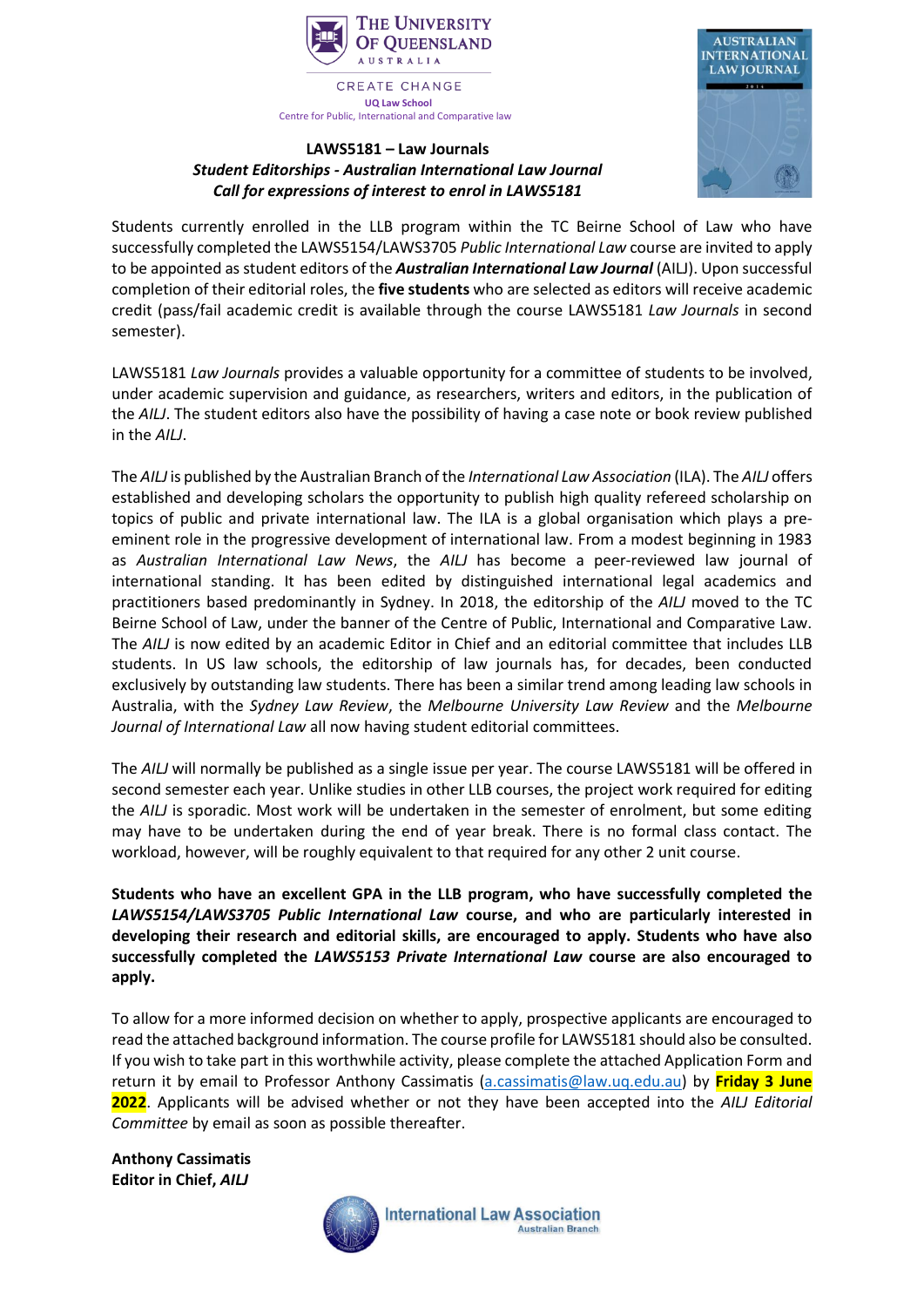#### **LAWS5181 –** *Australian International Law Journal – Background Information*

## **1. Editorial Organisation**



The Editor in Chief of the Australian International Law Journal (AILJ), together with the five<sup>1</sup> students making up the AILJ Editorial Committee, will be responsible for editing and producing the *AILJ*.

The Editor in Chief and the AILJ Editorial Committee will issue mid-year a call for academic contributions to the AILJ. Once academic submissions have been received, potential referees will be identified by the Editor in Chief. These potential referees will then be invited to assess the suitability of academic articles submitted to the *AILJ* for publication.

The Editorial Board of the *AILJ* offers oversight and support to the Editor in Chief and the AILJ Editorial Committee. Members of the Editorial Board may also serve as referees.

#### **2. The Editor in Chief**

The Editor in Chief is a member of the academic staff of the TC Beirne School of Law, currently Professor Anthony Cassimatis AM. The responsibilities of the Editor in Chief are to:

- Advise the Head of School on the appointment of the *AILJ Editorial Committee*;
- Provide academic supervision of the members of the *AILJ Editorial Committee* and to be available for consultation and advice;
- Decide who is to referee articles submitted for publication to the *AILJ*;
- Decide whether articles, case notes and book reviews are to be accepted for publication, or rejected;
- Approve the cases and books to be noted or reviewed by *AILJ* Editorial Committee members;
- Provide assistance to *AILJ* Editorial Committee members on how to improve draft notes and reviews in order to improve the likelihood of acceptance for publication; and
- Assess *AILJ* Editorial Committee members on a pass/fail basis in the LAWS5181 *Law Journals* course.

The Editor in Chief will serve as course coordinator of LAWS5181 *Law Journals*.

 $1$  There is scope for the committee to expand in size where the number of submissions require. In the past this has involved suitably qualified Law School graduates joining the committee.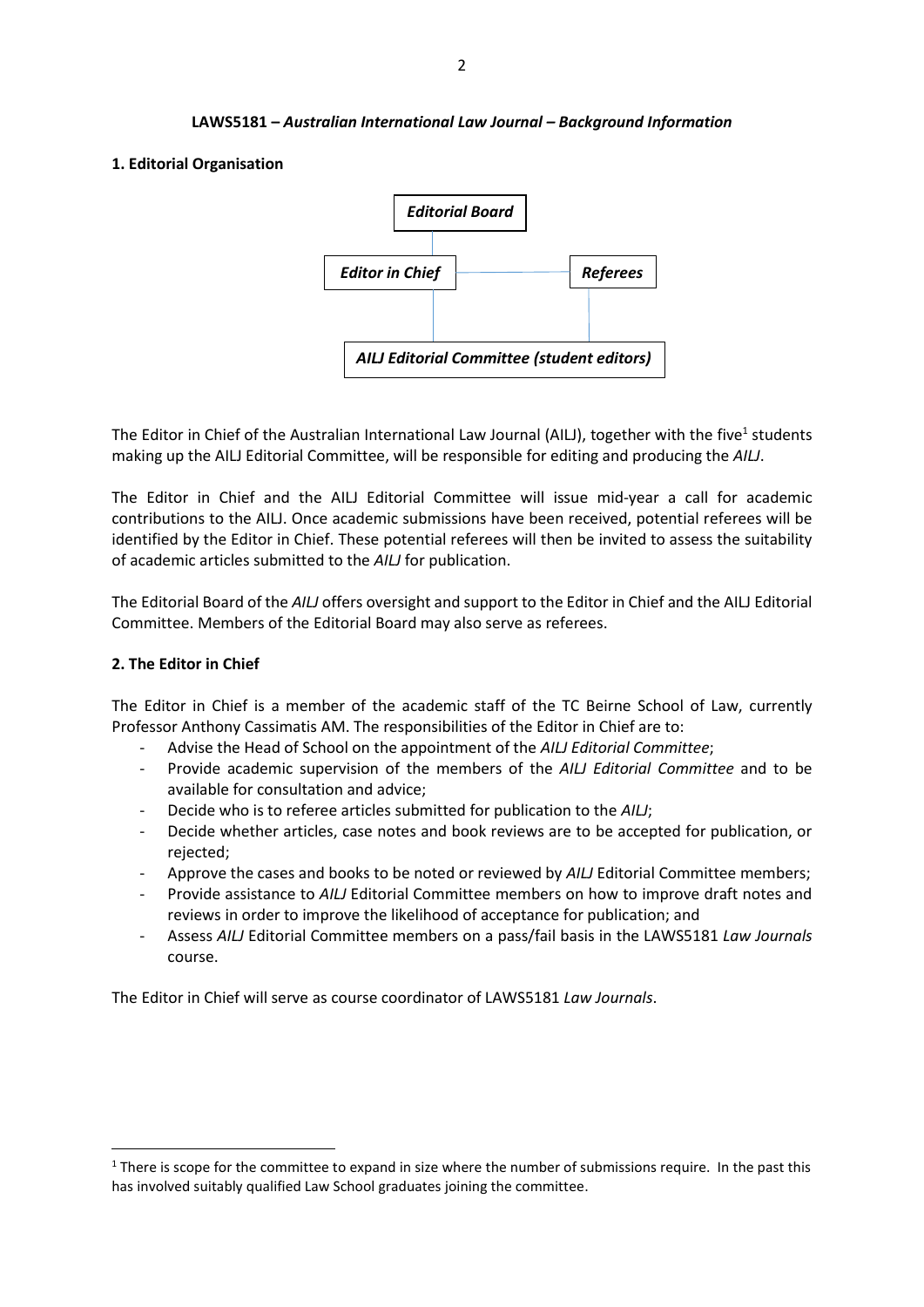## **3. The** *AILJ Editorial Committee*

## *(a) Selection*

Each year, the Editor in Chief will invite students to apply to be student editors of the *AILJ* on the basis of the following:

- (i) Expressions of interest;
- (ii) GPA in law and international law related courses;
- (iii) Result achieved in *LAWS5154/LAWS3705 Public International Law* or equivalent course;
- (iv) Demonstrated ability in writing, research and editing; and
- (v) Demonstrated interest in publishing.

If a student has also successfully completed *LAWS5153 Private International Law* then this will also be taken into consideration. Applying these criteria, the Editor in Chief will select five students to serve as the *AILJ Editorial Committee* for second semester, and will then recommend to the Head of School to permit them to enrol in LAWS5181 *Law Journals*.

## *(b) Organisation*

The student editors will be members of the *AILJ Editorial Committee*. The Editor in Chief and the members of the *AILJ Editorial Committee* will ordinarily meet in week 1 of second semester (in all likelihood using Zoom). Subsequent meetings will be held as and when required.

## *(c) Resources*

*AILJ* Editorial Committee members will be expected to use their own laptop or desktop computers*. AILJ* Editorial Committee members will be given access to the relevant Dropbox folder(s) which will be established for the relevant issue(s) of the *AILJ*. Printing facilities will not be provided by the Law School.

## *(d) Responsibilities*

The primary responsibility of members of the *AILJ Editorial Committee* is to work under the direction and guidance of the Editor in Chief. This will largely entail responsibilities in three broad categories: (i) research and writing; (ii) general editing responsibilities; and (iii) individual editing responsibilities.

## **(i) Research and Writing**

Each student editor shall be required to:

- Write and submit for potential publication in the *AILJ* a note on a recent judicial or arbitral decision involving issues of public or private international law that has implications beyond the decision in the case itself; or
- Write and submit for potential publication in the *AILJ* a review of a recently published international legal book.

The cases and the books must be approved by the Editor in Chief before the case notes and book reviews are written. The case notes and the book reviews should each be 1500-2000 words.

The case note or book review will count towards the pass/fail grade for LAWS5181 *Law Journals*. These are also to be directed towards and submitted for publication in the *AILJ*. The decision as to publication rests with the Editor in Chief and publication is not guaranteed. However, to improve the likelihood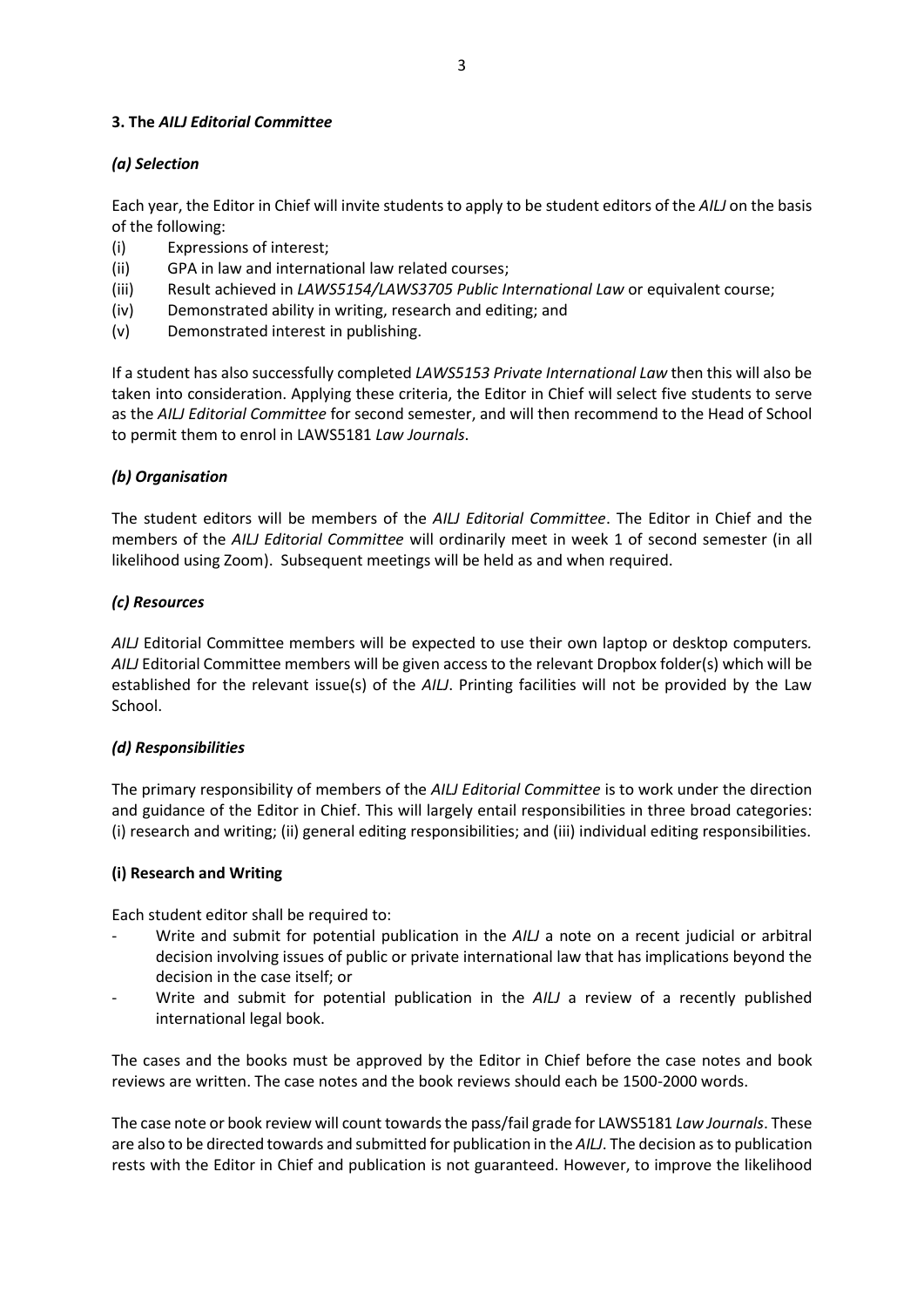that the work will be published in the *AILJ*, student editors are encouraged to submit drafts of the notes or reviews to the Editor in Chief for comment and advice on how to improve the work.

## **(ii) General Editing Responsibilities**

These are threefold, involving *reports*, *editing* and *final proofing*.

- *Reports -* Each student editor shall be required to write a report of approximately 500 words on a maximum of three (3) articles submitted for publication in the *AILJ*, depending on the number of submissions in the relevant year.
- *Editing -* Each student editor shall be responsible for the editing of a maximum of three (3) articles accepted for publication by the Editor in Chief, depending again on the number accepted in the relevant year. The editing involves the formatting of the article, proof-reading, checking all quotations and references for accuracy, and advising where necessary regarding changes to substance or style.
- *Final proofing -* For each article that a student editor has edited, he or she shall also be required to check the final proofs provided by the printer of the *AILJ* for accuracy, and to advise where corrections are necessary.

#### **(iii) Individual Editing Responsibilities**

Student editors are responsible for the administration of the review process of papers submitted for publication as *articles*. This responsibility includes liaising with the Editor in Chief in relation to the selection of referees, providing the Editor in Chief with student editors' reports, requesting assessment of articles from referees, and reminding referees to provide reports when there is delay. Student editors are also responsible for the final formatting of all articles accepted for publication, to have them ready for transmission to the printer of the *AILJ* by a specified date in November (as determined by the Editor in Chief – a date after November may be specified where delays occur in the editorial process), and to check proofs produced by the printer for accuracy (including through the distribution of proofs to authors for final checking), and to advise where corrections are necessary.

Student editors are also responsible for the final formatting of all *book reviews* accepted for publication, to have them ready for transmission to the printer of the *AILJ* by a specified date in November (as determined by the Editor in Chief – a date after November may be specified where delays occur in the editorial process), and to check proofs produced by the printer for accuracy (including through the distribution of proofs to authors for final checking), and to advise where corrections are necessary.

Student editors also responsible for the final formatting of all *case notes* accepted for publication, to have the case notes ready for transmission to the printer of the *AILJ* by a specified date in November (as determined by the Editor in Chief – a date after November may be specified where delays occur in the editorial process), and to check proofs produced by the printer for accuracy (including through the distribution of proofs to authors for final checking), and to advise where corrections are necessary.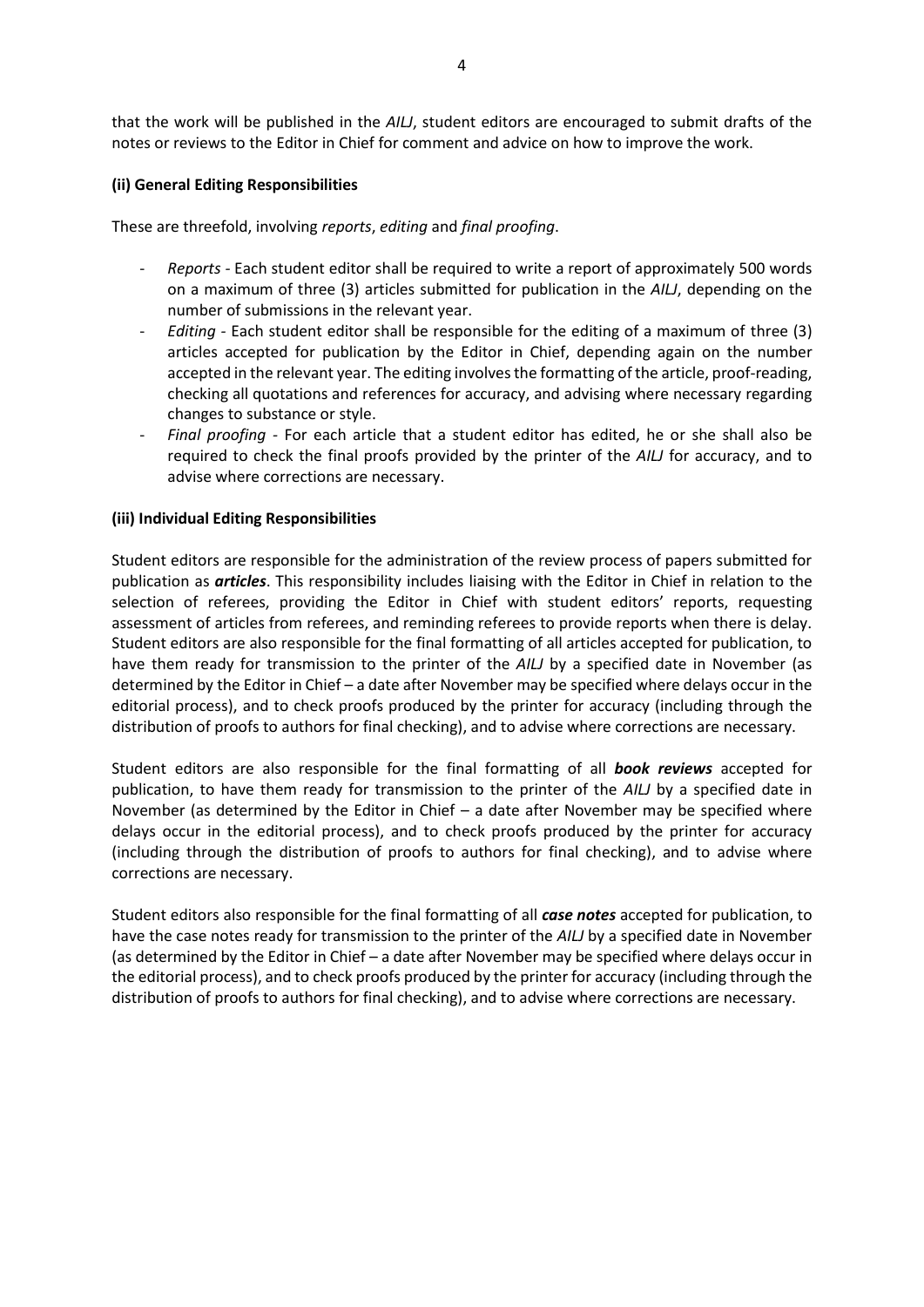## **3. Assessment**

Pass/fail grades will be awarded based on performance in three areas:

- (a) Editing of articles, book reviews and case notes;
- (b) Quality of the final submitted version of case note or book review; and
- (c) Quality of reports.

LAWS5181 *Law Journals* will be graded on a Pass ('P') or Fail ('F') basis. *It will be necessary to obtain a 'P' for each and every area of assessment before a 'P' will be awarded in the course as a whole.*